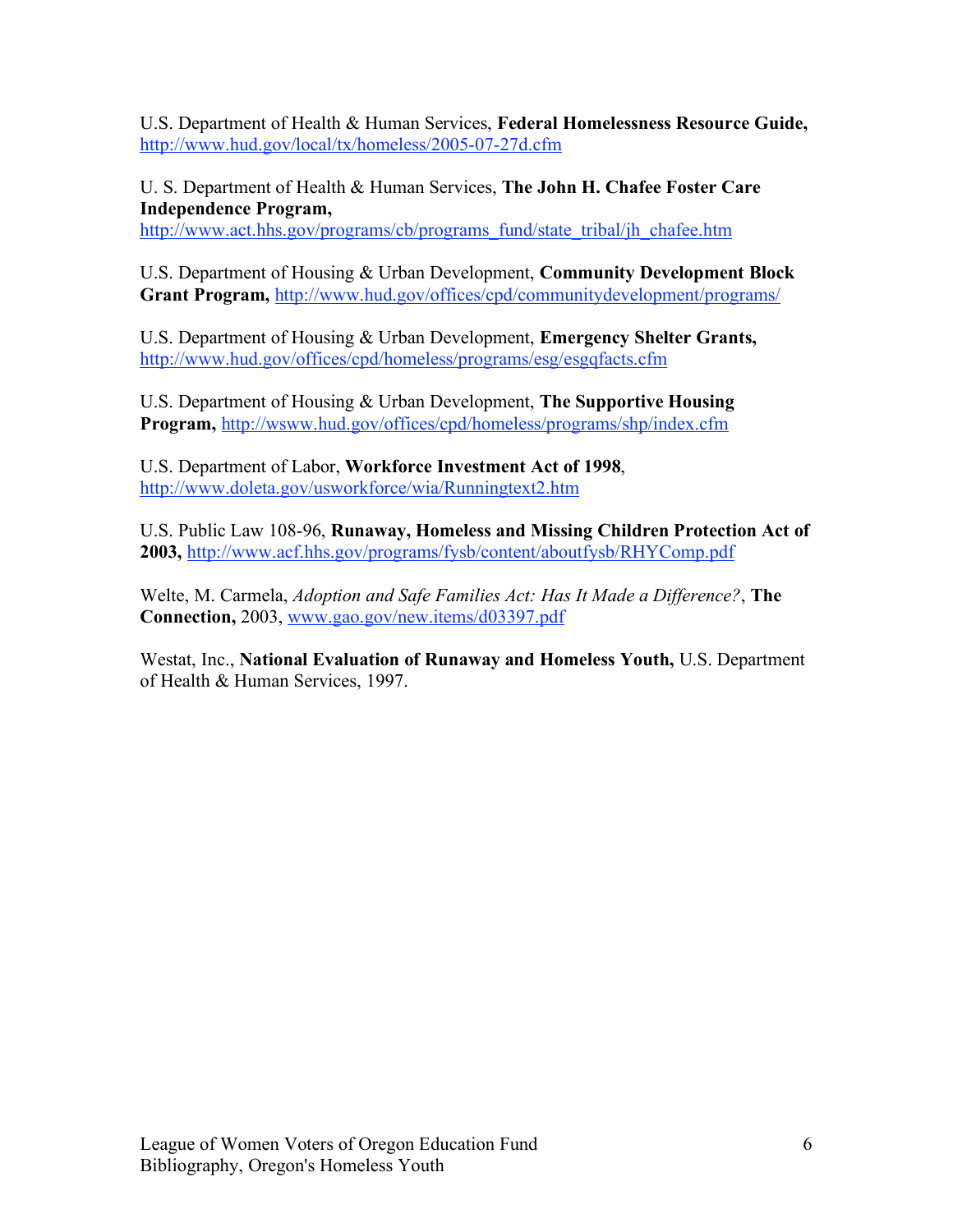Oregon Legislative Counsel Committee, **Oregon Family Law 2000,** *Juvenile Code and Selected Laws Relation to Domestic Relations, Support Enforcement and Protective Proceedings*

*Outside In: Incentives, Peer Outreach Bring Homeless Youth into Doctor's Office,* **Center for Health Care Strategies, Inc.,** April 1, 2002

Outside In, **Outside In, Serving Homeless Youth and Low Income Adults in Portland,** www.outsidein.org

Pahyne, Ruby K., **A Framework for Understanding Poverty**

Pickrel, Susan, M.D., **The Needs of Youth Who Are Homeless: How We Can Determine Them and Make a Plan to Meet Them**

Pohling, Jenifer, **Homeless Youth Task Force 2005 Report**

Reclaiming Futures, **Reclaiming Futures Multnomah Embrace, Portland, OR,** www.reclaimingfutures.org

Roberts, Michelle, *State Slips Put Teens on Street,* **The Oregonian**, Oct. 31, 2004

Runaway and Homeless Youth Management Information System (RHYMIS), fiscal year 2003

Safe and Sound Coalition, **The Status of Homeless Youth in Lane County,** Fall 2005

Saltzman, Dan, *Community Fund Makes a Difference,* **The Portland Tribune,** May 3, 2005, http://www.portlandtribune.com/archview.cgi?id=29691

Sharp, Wil, *Abuse at Home Sends Kids to the Streets,* **The Portland Tribune**

*State Must Serve Foster Teens,* **The Oregonian**, Nov. 10, 2004, http://staging.knowledgeplex.org/news/54824.html

**Transitional Living Program Pathways to Adulthood**, http://www.nrcys.ou.edu/conferences/npta06/about.htm

U.S. Census 2000

U.S. Department of Education, **Education for Homeless Children and Youth Program** www.ed.gov/programs/homeless/index.html

U.S. Department of Education, **McKinney-Vento School Act,** http://www.ed.gov/programs/homeless/legislation.html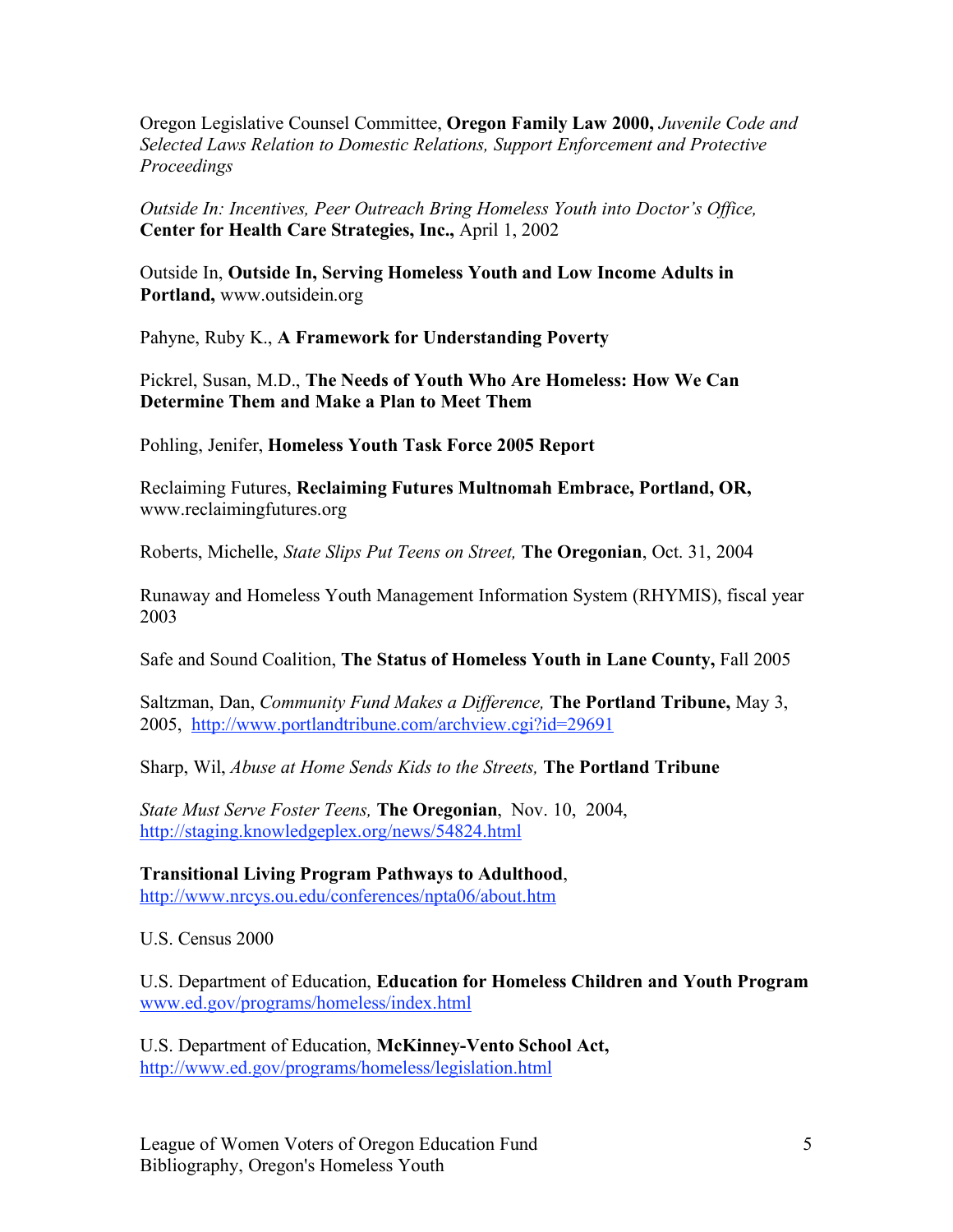Oregon Department of Education, **Education for Homeless Children & Youth Program**, 2003-2004

www.ode.state.or.us/opportunities/grants/nclb/title\_x/usedeguidance.pdf

Oregon Department of Housing and Community Services, **Emergency Shelter Grant**, http://www.ohcs.gov/OHCS/CSS\_Emergency\_Shelter\_Grant.shtml

Oregon Department of Housing and Community Services, **Homeless Surveys and One Night Shelter Count Reports, 2001-2005**

Oregon Department of Housing and Community Services, **HOME Tenant-Based Assistance,** http://www.ohcs.oregon.gov/OHCS/CSS\_HOME\_TBA.shtml

Oregon Department of Housing and Community Services, **State Homeless Assistance,** http://www.ohcs.oregon.gov/OHCS/CSS\_State\_HomelessAssistance.shtml

Oregon Department of Human Services, http://www.oregon.gov/DHS/localoffices/sdamanagers.shtml#10

Oregon Department of Human Services, **DHS Self-Sufficiency Programs and Services,** August 2004

Oregon Department of Human Services, **The Status of Children in Oregon's Child Protection System,** 2004

Oregon Food Bank, **Hunger Factors Survey 2004**, http://www.oregonfoodbank.org/research\_and\_action/documents/StateofHunger-fall2004

Oregon Homeless and Runaway Youth Work Group, **From out of the Shadows: Report to the Interim Committee on Health & Human Services**, February 2005

Oregon Hunger Relief Task Force, http://www.oregonhunger.org/

Oregon House Bill 2202, http://www.leg.state.or.us/05reg/pdfmeas/hb2200.dir/hb2202intro.pdf

Oregon Juvenile Department Directors' Association, Oregon Youth Authority**, Juvenile Justice Information System Data & Evaluation Reports, Youth & Referrals**, 2003

Oregon Juvenile Department Directors' Association, Oregon Youth Authority, **Juvenile Justice Information System Data & Evaluation Reports, Youth & Referrals,** *State Homeless Student Report for 2004-05*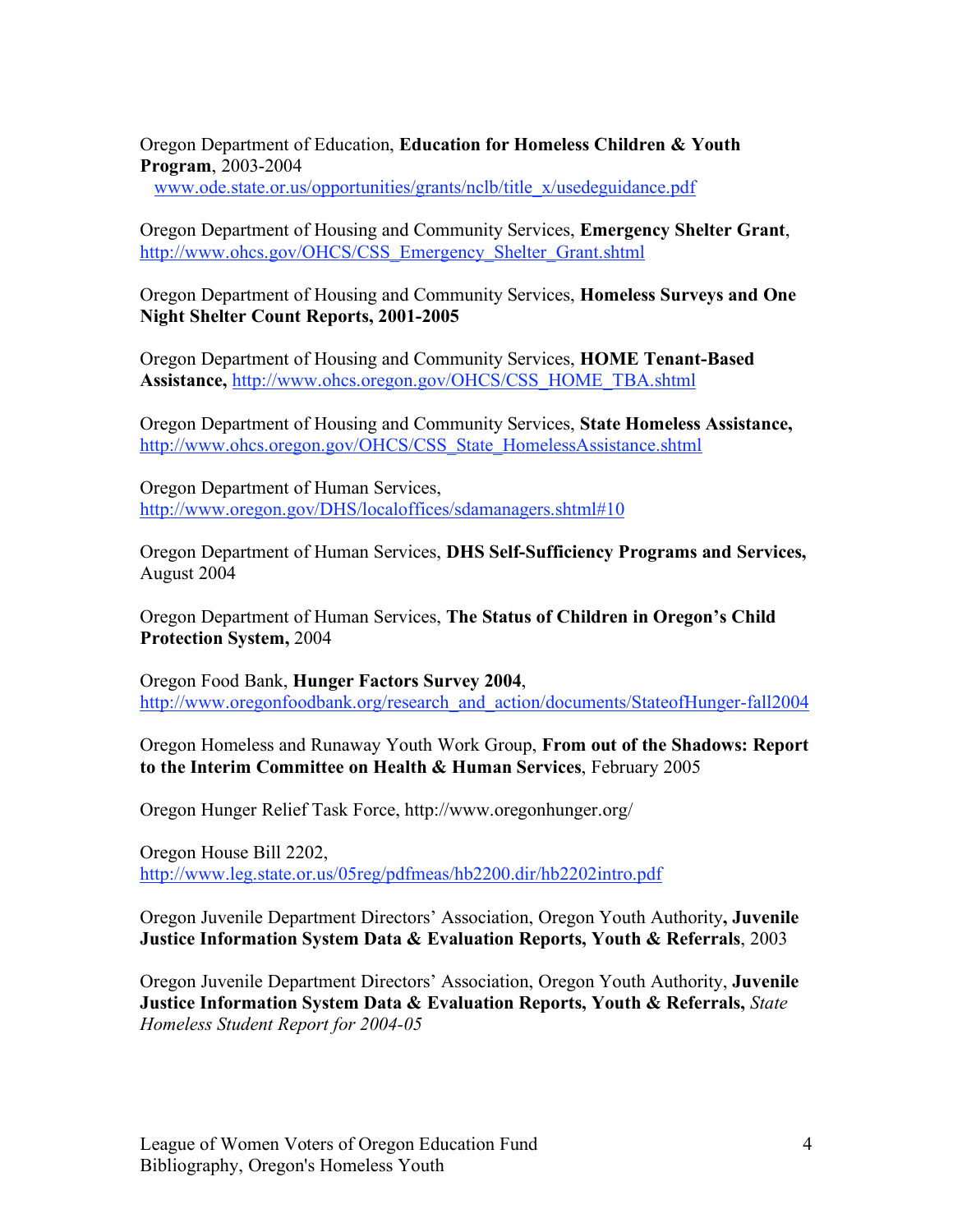*Mail Tribune. Various articles and letters to the editor, Oct. 2005 – present.*

McGrady, Sister Mary Rose, **God's Lost Children**, Covenant House

Multnomah County Commission on Children and Families, **Summary of Homeless and Runaway Survey Responses**

Multnomah County Homeless Youth Services Continuum, **Review of System Outcomes,** Nov. 2001 http://www.co.multnomah.or.us/auditor/Homeless%20Youth%20Services/ Homeless%20Youth%20Service%20Continuum.pdf

Multnomah County Juvenile Community Justice, **Search Institute's 40 Developmental Assets:** www.Search-institute.org

*National Alliance to End Homelessness Online News.* Seattle Housing Project Targets Alcohol Related Street Homelessness, *Oct. 18, 2002*

National Association for the Education of Homeless Children and Youth: www.naehcy.org

National Association of Community Health Centers, http://www.nachc.com/about/

National Center for Homeless Education at SERVE: www.serve.org/nche

National Center for Homeless Education at SERVE, *Local Homeless Education Liaison Toolkit*: http://www.isbe.state.il.us/homeless\_education\_liaison\_toolkit.pdf

National Center for Homeless Education at SERVE, *Review of Literature, 1995-2005,* http://www.serve.org/nche/ibt/sc\_youth.php

*National Network for Runaway and Homeless Youth, as reported in the Virginia Child Protective Newsletter, Virginia Department of Social Services, J. Grayson, ed., 2002*

*O'Hagan, Maureen,* Tough Love or Tough Luck**,** *Willamette Week Online, March 18, 1998, Http://www.wweek.com/html/cover031898.html*

Oregon Commission on Children and Families, **Biennial Plan,** 2004-2005

Oregon Commission on Children and Families, **Summary of Homeless and Runaway Survey Responses,** Spring 2004

Oregon Department of Education, **District Homeless Liaisons**, July 11, 2005.

Oregon Department of Education, **Homeless Children - School District Counts**, October 2004, October 2005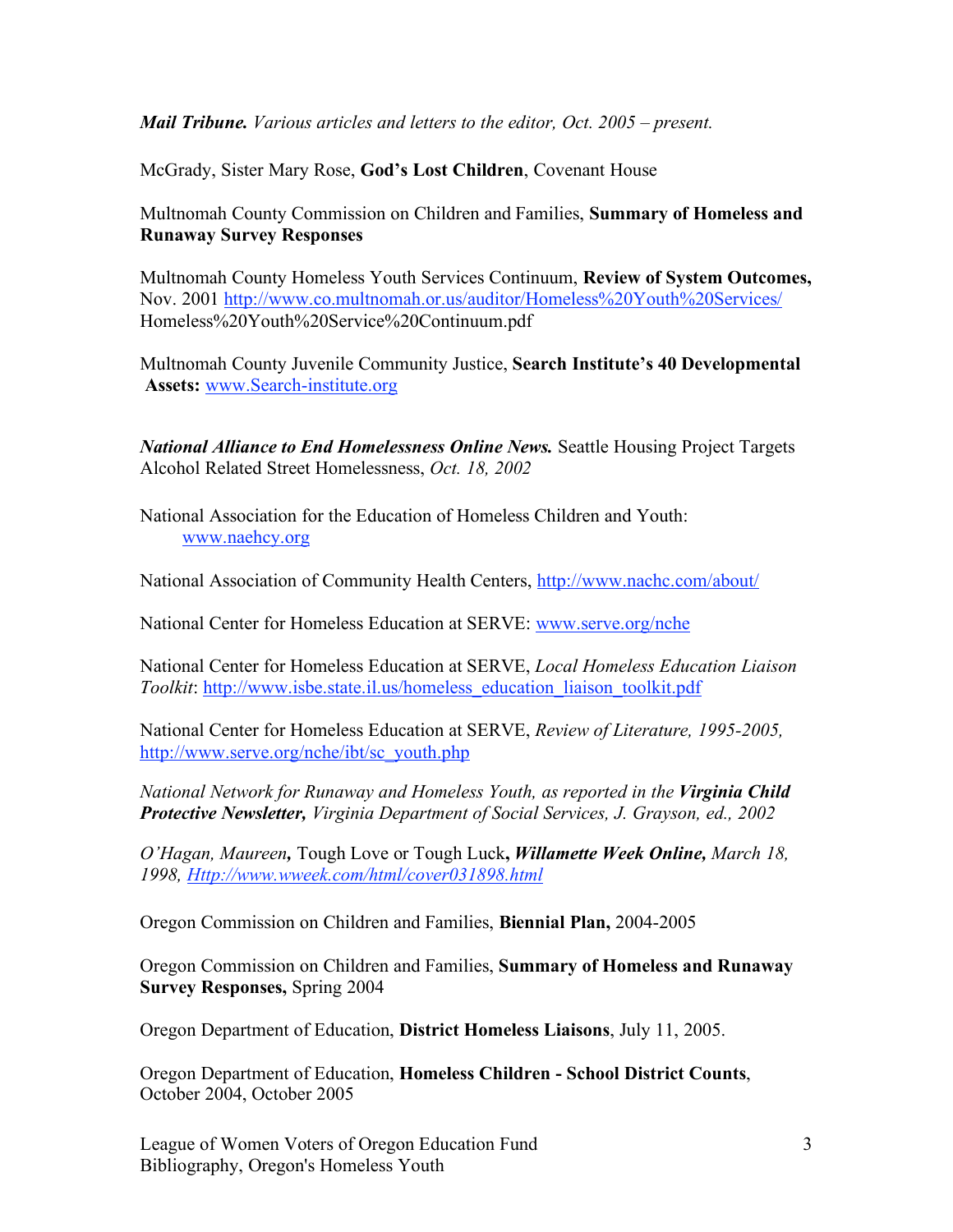Easly, Marcella, *Homeless Children – Cost & Concerns*, Clackamas County Coordinating Council on Homeless Programs, May 2005

**Family Law of Oregon 2006**, text reprinted from Oregon Revised Statutes 2005, Albany Publishing Co. and Legislative Counsel Committee, Salem, Oregon

## Fest, J.T., **Street Culture: An Epistemology of Street-dependent Youth**, 1998

Flynn, Suzanne, **Homeless Youth Services Continuum: Review of System Outcomes**, November 2001**,**

http://www.co.multnomah.or.us/auditor/Homeless%20Youth%20Services/Homeless%20 Youth%20Service%20Continuum.pdf

Furman, Bill, *Tough Love Downtown,* **Oregon's Future,** Spring 2000, Http://www.willamette.edu/centers/publicpolicy/projects/oregonsfuture/PDFvol2no2/vol 2no2P3-5.PDF

Gelmon, Sherril and Wolford, Diana, **Promising Practices: Safe & Sound Youth and Project and Project Metamorphosis,** Report for Northwest Health Foundation, July 2005

*Goodling, Erin, When Life on the Streets Meets the Yellowbrick Road, Wise Monkey News, February 27, 2002,*

*http://www.wisemonkeynews.com/article/politics/144/When+life+on+the+streets+meets +the+yellowbrick+road/?show\_id=144*

**Grandma's House**, http://www.grandmashouseofbend.com/

Green, J., et al., **American Journal of Public Health,** 1999, as reported in the **Virginia Child Protective Newsletter,** Virginia Department of Social Services, J. Grayson, ed., 2002

Illinois Valley, **Housing Needs Assessment, Community Planning Workshop,** June 2004

*Jackson County Commission on Children and Families, Runaway and Homeless Information, May 2004*

Jackson County Community Services Consortium, Homeless Task Force, **Exhibit I: Continuum of Care – 2005 Application Summary**

Juvenile Rights Project, **Past and Current Advocacy Efforts**: <http://www.jrplaw.org/history.htm>